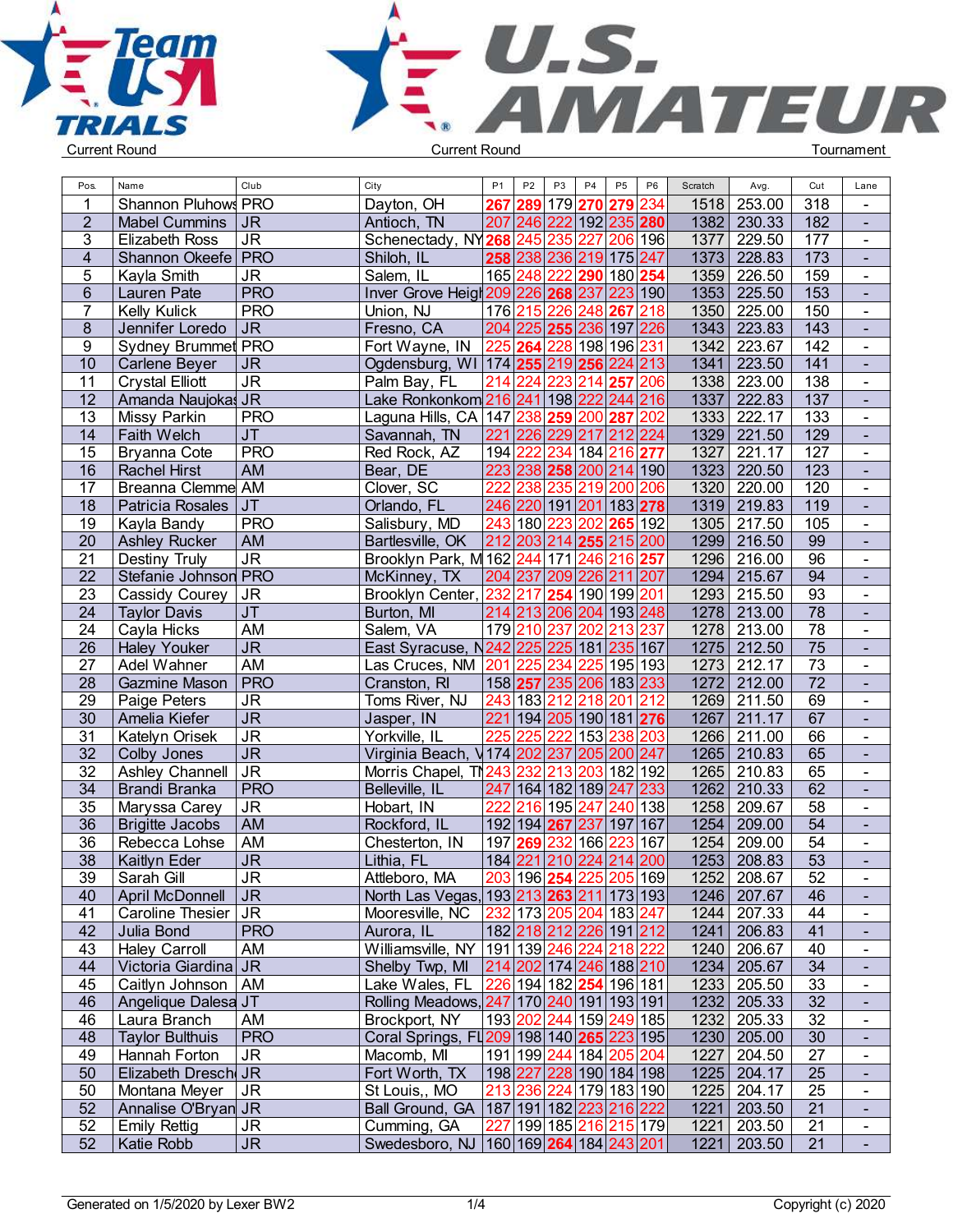



| Pos. | Name                                   | Club                              | City                                                | P <sub>1</sub> | P <sub>2</sub>  | P <sub>3</sub> | P5<br>P <sub>4</sub>                   | P <sub>6</sub> | Scratch | Avg.        | Cut                     | Lane                     |  |
|------|----------------------------------------|-----------------------------------|-----------------------------------------------------|----------------|-----------------|----------------|----------------------------------------|----------------|---------|-------------|-------------------------|--------------------------|--|
| 55   | Addison Herzberg                       | <b>JR</b>                         | Wichita, KS                                         |                | 193 204         |                | 213 213 193 204                        |                | 1220    | 203.33      | 20                      | $\blacksquare$           |  |
| 56   | <b>Kassidy Landweh JR</b>              |                                   | Summerville, SC 217 161 248 243 149 200             |                |                 |                |                                        |                |         | 1218 203.00 | $\overline{18}$         | $\blacksquare$           |  |
| 57   | Kristen Derr                           | <b>JR</b>                         | Sunbury, PA                                         |                |                 |                | 184 161 198 247 225 201                |                | 1216    | 202.67      | $\overline{16}$         | $\blacksquare$           |  |
| 58   | <b>Taylor Bailey</b>                   | <b>AM</b>                         | Joliet, IL                                          |                |                 |                | 173 200 196 178 200 268                |                |         | 1215 202.50 | $\overline{15}$         | $\blacksquare$           |  |
| 59   | Christine Gill                         | <b>PRO</b>                        | Lakewood, CO                                        |                | 209 196         |                | 222 178 170 237                        |                | 1212    | 202.00      | 12                      | $\blacksquare$           |  |
| 60   | Amanda Morgan                          | AM                                | Killeen, TX                                         | 187 203        |                 |                | 217 193 221 188                        |                | 1209    | 201.50      | $\boldsymbol{9}$        | $\blacksquare$           |  |
| 61   | <b>Alexis Neuer</b>                    | AM                                | Lewisburg, PA                                       |                |                 |                | 216 164 198 190 223                    | 214            | 1205    | 200.83      | $\overline{5}$          | $\blacksquare$           |  |
| 61   | Hana Roers                             | <b>JR</b>                         | Maple Grove, MN 169 234 181 236 191 194             |                |                 |                |                                        |                | 1205    | 200.83      | $\overline{5}$          | $\blacksquare$           |  |
| 63   | Emma Owens                             | $\overline{\mathsf{J}\mathsf{R}}$ | Louisville, KY                                      |                |                 |                | 237 196 173 205 224                    | 169            | 1204    | 200.67      | $\overline{\mathbf{4}}$ | $\blacksquare$           |  |
| 63   | <b>Hayley Connelly</b>                 | <b>JR</b>                         | Hazlet, NJ                                          |                |                 |                | 192 202 187 212 183 228                |                | 1204    | 200.67      | $\overline{4}$          |                          |  |
| 65   | Olivia Komorowsk JR                    |                                   | Oshkosh, WI                                         |                | 193 200         |                | 200 170 224 215                        |                | 1202    | 200.33      | $\overline{2}$          | $\blacksquare$           |  |
| 65   | Julianna Spina                         | <b>JR</b>                         | East Islip, NY                                      |                |                 |                | 215 270 176 161 223 157                |                | 1202    | 200.33      | $\overline{2}$          | $\blacksquare$           |  |
| 67   | Leah Glazer                            | <b>JR</b>                         | Henderson, NV                                       |                |                 |                | 148 190 171 233 234                    | 222            | 1198    | 199.67      | $-2$                    | $\blacksquare$           |  |
| 68   | Samantha Gainor AM                     |                                   | Chesterfield, MI                                    |                |                 |                | 196 268 192 184 152 205                |                | 1197    | 199.50      | $-3$                    | $\blacksquare$           |  |
| 68   | Madalyn Harden                         | <b>JR</b>                         | Canton, MI                                          | 128 204        |                 | 217            | 224 210 214                            |                | 1197    | 199.50      | $-3$                    | $\blacksquare$           |  |
| 68   | Megan Hess                             | <b>JR</b>                         | Granger, IA                                         | 180 215        |                 |                | 222 163 225 192                        |                | 1197    | 199.50      | $-3$                    | $\blacksquare$           |  |
| 68   | Maranda Pattison JR                    |                                   | Redwood Valley, 185 184 191 239 190 208             |                |                 |                |                                        |                | 1197    | 199.50      | $-3$                    | $\blacksquare$           |  |
| 72   | Chloe Skurzynski JR                    |                                   | Princess Anne, N 145 183 215 214 216 223            |                |                 |                |                                        |                | 1196    | 199.33      | $-4$                    | $\blacksquare$           |  |
| 73   | Megan Eaglehous AM                     |                                   | Cibolo, TX                                          | 249            | 207             |                | 200 219 134 186                        |                | 1195    | 199.17      | $-5$                    | $\blacksquare$           |  |
| 74   | Melanie Katen                          | <b>JR</b>                         | San Jose, CA                                        |                |                 |                | 177 194 194 178 238 213                |                | 1194    | 199.00      | $-6$                    | $\blacksquare$           |  |
| 75   | Jillian Martin                         | $\overline{\mathsf{J}\mathsf{T}}$ | Stow, OH                                            | 164 211        |                 |                | 179 212 225                            | 202            | 1193    | 198.83      | $-7$                    | $\blacksquare$           |  |
| 76   | Megan Kolberg                          | $\overline{\mathsf{J}\mathsf{R}}$ | Sycamore, IL                                        |                | 203 288         |                | 204 147 161 189                        |                | 1192    | 198.67      | $-8$                    | $\blacksquare$           |  |
| 76   | Jordan Richard                         | <b>PRO</b>                        | Tipton, MI                                          |                |                 |                | 225 172 186 204 204                    | 201            | 1192    | 198.67      | $-\frac{8}{5}$          | $\blacksquare$           |  |
| 78   | Rina Sabo                              | <b>PRO</b>                        | Bennett, CO                                         |                |                 |                | 197 176 212 146 227 233                |                | 1191    | 198.50      | $-9$                    | $\blacksquare$           |  |
| 79   | Katelyn Jones                          | $\overline{\mathsf{J}\mathsf{R}}$ | Orlando, FL                                         | 236            |                 |                | 203 158 211 179 200                    |                | 1187    | 197.83      | $-13$                   | $\blacksquare$           |  |
| 80   | Rachael Berg                           | <b>JR</b>                         | Surprise, AZ                                        |                |                 |                | 202 184 190 203 211                    | 195            | 1185    | 197.50      | $-15$                   | $\blacksquare$           |  |
| 81   | Sarah Voiers                           | AM                                | Valparaiso, IN                                      | 203 151        |                 |                | 213 245 194                            | 178            | 1184    | 197.33      | $-16$                   | $\blacksquare$           |  |
| 82   | Morgan Gitlitz                         | <b>JR</b>                         | Freehold, NJ                                        |                |                 |                | 214 202 173 175 230 188                |                | 1182    | 197.00      | $-18$                   | $\blacksquare$           |  |
| 82   | Saralyne Nassbel JR                    |                                   | Modesto, CA                                         |                | 169 180         |                | 219 213 211                            | 190            | 1182    | 197.00      | $-18$                   | $\blacksquare$           |  |
| 84   | Breanna Elkin                          | <b>JR</b>                         | Louisville, KY                                      | 222            |                 |                | 178 195 210 217 159                    |                | 1181    | 196.83      | $-19$                   | $\sim$                   |  |
| 85   | Cassandra Leuth PRO                    |                                   | Lincoln, NE,                                        | 153 224        |                 |                | 205 180 228                            | 190            | 1180    | 196.67      | $-20$                   | $\blacksquare$           |  |
| 86   | <b>Britaney Myers</b>                  | <b>JR</b>                         | Mechanicville, NY 193 222                           |                |                 |                | 201 136 225 200                        |                | 1177    | 196.17      | $-23$                   | $\blacksquare$           |  |
| 87   | Katelyn Abigania JR                    |                                   | San Diego, CA                                       |                |                 |                | 194 198 180 202 188 213                |                | 1175    | 195.83      | $-25$                   | $\blacksquare$           |  |
| 88   | Kailee Channell                        | <b>JR</b>                         | Morris Chapel, TM 185 211 225 192 159 202           |                |                 |                |                                        |                | 1174    | 195.67      | $-26$                   | $\mathbf{u}^{\prime}$    |  |
| 89   | Macailin Rodrigue JR                   |                                   | Kentwood, MI                                        |                | 213 170 167 186 |                | 222                                    | 211            | 1169    | 194.83      | $-31$                   | $\blacksquare$           |  |
| 90   | Kailee Tubbs                           | <b>AM</b>                         | Flint, MI                                           |                | 220 178         | 216            | 222                                    | 168 164        | 1168    | 194.67      | $-32$                   | $\mathbf{u}^{\prime}$    |  |
| 91   | Shannon Grimm                          | AM                                | Fenton, MO                                          | 230            | 162             | 194            | 204 181 195                            |                | 1166    | 194.33      | $-34$                   | $\blacksquare$           |  |
| 91   | Kaylee Hitt                            | <b>JR</b>                         | Coldspring, KY                                      |                |                 |                | 226 190 159 192 189 210                |                | 1166    | 194.33      | $-34$                   | $\blacksquare$           |  |
| 93   | Morgan Nunn                            | JR                                | Okla City, OK                                       |                |                 |                | 161 204 215 249 167 167                |                |         | 1163 193.83 | $-37$                   | $\blacksquare$           |  |
| 94   | Kara Beissel                           | <b>JR</b>                         | Ormond Beach, $\frac{212}{190}$ 146 225 201 187     |                |                 |                |                                        |                |         | 1161 193.50 | $-39$                   | $\overline{\phantom{a}}$ |  |
| 95   | Katelyn Dickersol AM                   |                                   | Painesville, OH                                     |                |                 |                | 184 198 166 158  <mark>234 220</mark>  |                |         | 1160 193.33 | $-40$                   | $\blacksquare$           |  |
| 96   | Rachel Strogin                         | AM                                | Mentor, OH                                          |                |                 |                | 152 205 185 191 220 204                |                | 1157    | 192.83      | $-43$                   | $\blacksquare$           |  |
| 97   | Madison McCall                         | <b>JR</b>                         | New Orleans, LA 176 215 223 190 181 170             |                |                 |                |                                        |                |         | 1155 192.50 | $-45$                   | $\blacksquare$           |  |
| 98   | <b>Brittney Kinney</b>                 | JR.                               | Columbia City, IN201215 180 180 166 212             |                |                 |                |                                        |                |         | 1154 192.33 | $-46$                   | $\blacksquare$           |  |
| 99   | <b>Britney Brown</b>                   | AM                                | Chicago, IL                                         |                |                 |                | 222 169 176 189 234 161                |                |         | 1151 191.83 | $-49$                   | $\blacksquare$           |  |
| 100  | <b>Elise Chambers</b>                  | JT                                | Ocoee, FL                                           |                |                 |                | 197 221 214 194 161 160                |                | 1147    | 191.17      | $-53$                   | $\blacksquare$           |  |
| 101  | <b>Brittany Schwartz JR</b>            |                                   | Oshkosh, WI                                         |                |                 |                | 223 180 206 199 158 177                |                |         | 1143 190.50 | $-57$                   |                          |  |
| 102  |                                        |                                   | Rochester, NY                                       |                |                 |                | 181 160 178 193  <mark>214</mark>  215 |                |         | 1141 190.17 | $-59$                   | $\blacksquare$           |  |
|      | Emily Notebaert   AM<br>Alexis Buchert |                                   |                                                     |                |                 |                |                                        |                |         | 1135 189.17 | $-65$                   | $\blacksquare$           |  |
| 103  | Julia Huren                            | <b>JR</b><br><b>AM</b>            | San Antonio, TX 191 205 192 177 203 167             |                |                 |                |                                        |                |         |             | $-68$                   | $\blacksquare$           |  |
| 104  |                                        |                                   | Westland, MI                                        |                |                 |                | 214 205 163 159 198 193                |                |         | 1132 188.67 | $-71$                   |                          |  |
| 105  | Angelica Anthony JR                    |                                   | Schertz, TX                                         |                |                 |                | 206 180 158 176 196 213                |                |         | 1129 188.17 |                         | $\blacksquare$           |  |
| 106  | <b>Brooke Roberts</b>                  | <b>JR</b>                         | Port Orange, FL   194   178   180   181   208   187 |                |                 |                |                                        |                |         | 1128 188.00 | $-72$                   | $\blacksquare$           |  |
| 107  | <b>Skylar Smith</b>                    | <b>JR</b>                         | New Milford, CT 211 156 211 176 167 205             |                |                 |                |                                        |                |         | 1126 187.67 | $-74$                   | $\blacksquare$           |  |
| 108  | Madison Janack   JR                    |                                   | Myrtle Beach, SQ192 169 172 227 161 204             |                |                 |                |                                        |                |         | 1125 187.50 | $-75$                   |                          |  |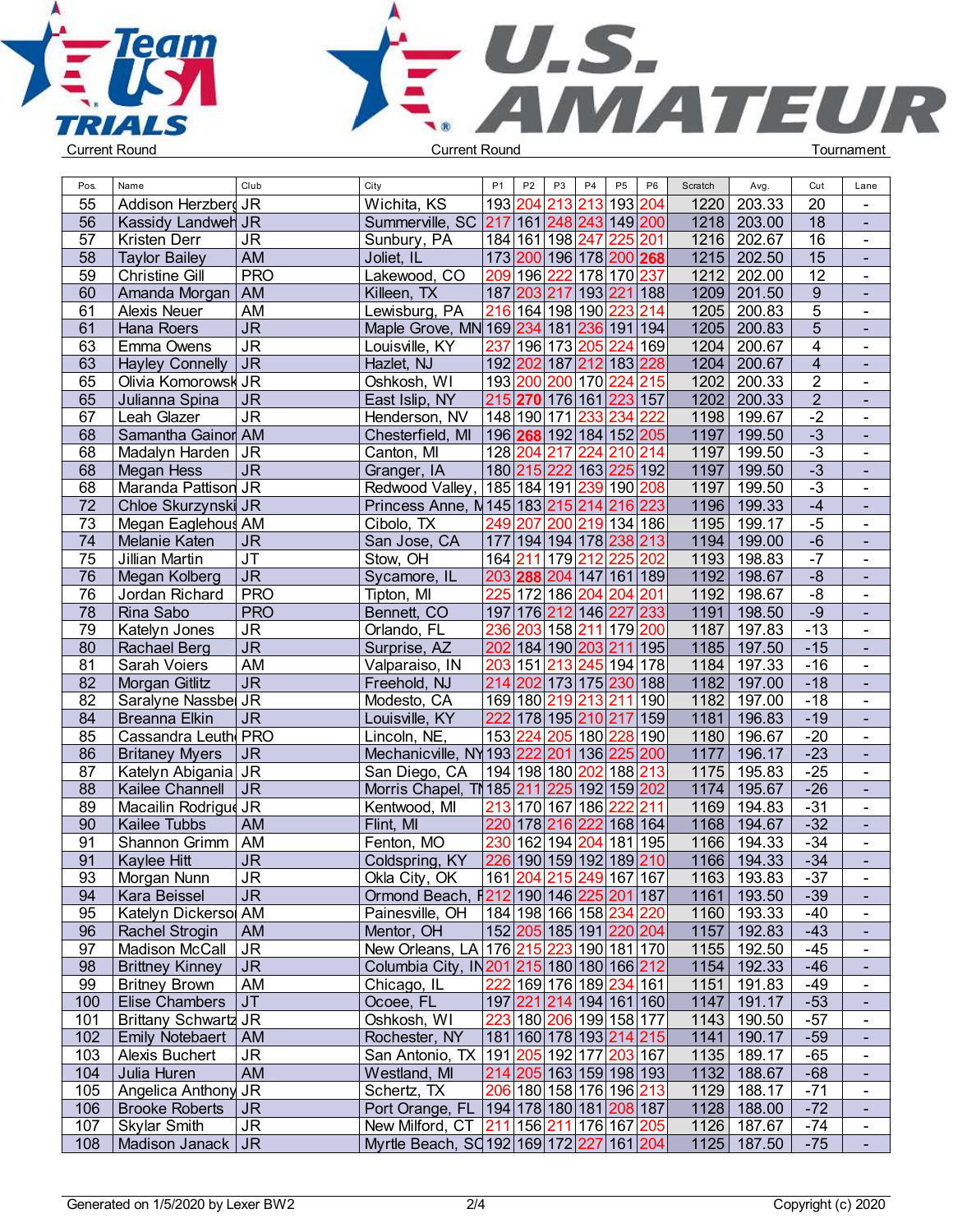



| Pos.             | Name                   | Club           | City                                                | P <sub>1</sub> | P <sub>2</sub><br>P <sub>3</sub> | P <sub>5</sub><br>P <sub>4</sub>       | P <sub>6</sub> | Scratch | Avg.          | Cut    | Lane           |  |
|------------------|------------------------|----------------|-----------------------------------------------------|----------------|----------------------------------|----------------------------------------|----------------|---------|---------------|--------|----------------|--|
| 109              | Bryanna Leyen          | AM             | Perry Hall, RI                                      |                | 180   190  <br>202               | 165 187 199                            |                | 1123    | 187.17        | $-77$  | $\blacksquare$ |  |
| 110              | Nicolette Mendez AM    |                | Homer Glen, IL                                      |                |                                  | 191 226 204 180 172 149                |                | 1122    | 187.00        | $-78$  | $\blacksquare$ |  |
| 111              | Jenna Hedgepath JR     |                | Murfreesboro, TN161210                              |                |                                  | 209 190 162 184                        |                | 1116    | 186.00        | $-84$  | $\blacksquare$ |  |
| 111              |                        | <b>JR</b>      |                                                     |                |                                  | 163 199 151 164  <mark>234</mark>  205 |                | 1116    | 186.00        | $-84$  | $\mathbf{u}$   |  |
|                  | <b>Hope Gramly</b>     |                | Aubrey, TX                                          |                |                                  |                                        |                |         |               |        |                |  |
| 111              | Michaela Clardy        | <b>JR</b>      | Little River, SC                                    |                |                                  | 233 196 157 164 181 185                |                | 1116    | 186.00        | $-84$  | $\blacksquare$ |  |
| 114              | Lara Kurt              | <b>JR</b>      | Leland, NC                                          |                |                                  | 206 178 201 161 167 202                |                | 1115    | 185.83        | $-85$  | $\blacksquare$ |  |
| 115              | Kamerin Peters         | <b>JR</b>      | Toms River, NJ                                      |                |                                  | 158 169 173 208 191 214                |                | 1113    | 185.50        | $-87$  | $\mathbf{r}$   |  |
| 115              | Chloe Sromovski   JR   |                | Wilkes-Barre, PA 176 223 157 161 222 174            |                |                                  |                                        |                |         | 1113 185.50   | $-87$  | $\blacksquare$ |  |
| 117              | Brooklyn Boudred JR    |                | Snohomish, WA   185   171   180   169   216   190   |                |                                  |                                        |                | 1111    | 185.17        | $-89$  | $\mathbf{r}$   |  |
| 118              | <b>Kasey Eaton</b>     | AM             | Wyoming, MI                                         |                |                                  | 201 169 190 150 192 206                |                | 1108    | 184.67        | $-92$  | $\blacksquare$ |  |
| 118              | Averi Brown            | <b>JR</b>      | Columbus, OH                                        |                |                                  | 171 159 199 170 235 174                |                | 1108    | 184.67        | $-92$  | $\blacksquare$ |  |
| 120              | Amelia Vasquez         | <b>JR</b>      | New Orleans, LA 159 180 201 234 160 173             |                |                                  |                                        |                | 1107    | 184.50        | $-93$  | $\blacksquare$ |  |
| 121              | <b>Madison Bailey</b>  | <b>JR</b>      | Rocklin, CA                                         |                |                                  | 163 201 178 183 199 181                |                | 1105    | 184.17        | $-95$  | $\blacksquare$ |  |
| $\overline{122}$ | <b>Bailey Gipson</b>   | <b>JR</b>      | Davison, MI                                         |                |                                  | 207 176 188 168 190 175                |                | 1104    | 184.00        | $-96$  | $\blacksquare$ |  |
| 122              | Caitlyn Chapman        | <b>JR</b>      | Waxahachie, TX 178 180 233 203 162 148              |                |                                  |                                        |                | 1104    | 184.00        | $-96$  | $\blacksquare$ |  |
| 124              | Annie Leihardt         | <b>JR</b>      | Georgetown, TX 221 135 189 188 211 159              |                |                                  |                                        |                | 1103    | 183.83        | $-97$  | $\blacksquare$ |  |
| 125              | <b>Lyndsay Ennis</b>   | <b>JR</b>      | Conway, SC                                          |                |                                  | 164 154 191 214 168 211                |                | 1102    | 183.67        | $-98$  | $\mathbf{r}$   |  |
| 126              | <b>Brianna Rogers</b>  | <b>JR</b>      | Florence, SC                                        |                |                                  | 188 150 177 201 202 183                |                | 1101    | 183.50        | $-99$  | $\mathbf{r}$   |  |
| 127              | Arianna Campbel AM     |                | Coos Bay, OR                                        |                |                                  | 160 179 215 205 169 170                |                | 1098    | 183.00        | $-102$ | $\mathbf{r}$   |  |
| 128              | <b>Crystal Singh</b>   | <b>JR</b>      | New Orleans, LA   191   214   180   192   154   163 |                |                                  |                                        |                | 1094    | 182.33        | $-106$ | $\sim$         |  |
| 129              | Lauren Tomaszev        | <b>JR</b>      | Wylie, TX                                           |                |                                  | 139 176 153 198 198 227                |                | 1091    | 181.83        | $-109$ | $\blacksquare$ |  |
| 130              | <b>Sydney Urben</b>    | <b>JR</b>      | Dorr, MI                                            |                |                                  | 175 184 166 213 183 168                |                | 1089    | 181.50        | $-111$ | $\blacksquare$ |  |
| 131              | Jenna Williams         | <b>JR</b>      | Homosassa, FL                                       |                |                                  | 180 190 190 176 193 158                |                | 1087    | 181.17        | $-113$ | $\blacksquare$ |  |
| $\overline{132}$ | Emma Grace Dod AM      |                | Kent, OH                                            |                |                                  | 171 180 174 196 161 204                |                | 1086    | 181.00        | $-114$ | $\mathbf{r}$   |  |
| 132              | <b>Lauren Snipes</b>   | AM             | Lake City, FL                                       |                |                                  | 176 149 190 224 167 180                |                | 1086    | 181.00        | $-114$ | $\blacksquare$ |  |
| 134              | Stefanny Toala         | <b>JR</b>      | Tucson, AZ                                          |                |                                  | 209 144 195 179 171 186                |                |         | 1084 180.67   | $-116$ | $\blacksquare$ |  |
| 135              | Cara Stasel            | AM             | Bonaire, GA                                         |                |                                  | 169 147 177 184 236 168                |                | 1081    | 180.17        | $-119$ | $\mathbf{r}$   |  |
| 135              | Kathryn Bowman JR      |                | Peru, NY                                            |                |                                  | 205 170 185 169 194 158                |                | 1081    | 180.17        | $-119$ | $\blacksquare$ |  |
| 137              | <b>Tacey Ballen</b>    | <b>JR</b>      | Ashland, KY                                         |                |                                  | 178 158 194 159 216 173                |                | 1078    | 179.67        | $-122$ | $\blacksquare$ |  |
| 138              |                        | <b>JR</b>      | Rio Rancho, NM   176   148   186   204   185   174  |                |                                  |                                        |                | 1073    | 178.83        | $-127$ |                |  |
|                  | <b>Yarelis Alvarez</b> |                |                                                     |                |                                  |                                        |                |         |               |        | $\blacksquare$ |  |
| 139              | Kelley Williams        | <b>JR</b>      | Ladson, SC                                          |                |                                  | 180 190 189 141 212 160                |                | 1072    | 178.67        | $-128$ | $\blacksquare$ |  |
| 140              | Karina Capron          | <b>JR</b>      | Fremont, NE                                         |                |                                  | 172 119 150 160 223 246                |                | 1070    | 178.33        | $-130$ |                |  |
| 141              | Emma Stull             | <b>JR</b>      | Raleigh, NC                                         | 234            |                                  | 170 160 182 137 185                    |                | 1068    | 178.00        | $-132$ | $\blacksquare$ |  |
| 142              | Evan Smith             | J <sub>R</sub> | Seattle, WA                                         |                |                                  | 129 159 164 233 170 212                |                | 1067    | 177.83        | $-133$ | $\mathbf{u}$   |  |
| 143              | Kyla Day               | AM             | Hoosick Falls, NY 205 173 176 148 201 163           |                |                                  |                                        |                | 1066    | 177.67        | $-134$ | $\blacksquare$ |  |
| 144              | Saige Yamada           | <b>JR</b>      | Kaneohe, HI                                         |                |                                  | 142 181 144 175 196  <mark>226</mark>  |                | 1064    | 177.33        | $-136$ | $\blacksquare$ |  |
| 145              | Katharina Mente        | <b>JR</b>      | Keller, TX                                          |                |                                  | 167 190 173 167 192 168                |                | 1057    | 176.17        | $-143$ | $\blacksquare$ |  |
| 145              | Mikhela Bakle          | AM             | Warrensburg, MQ165 165 193 198 189 147              |                |                                  |                                        |                | 1057    | 176.17        | $-143$ |                |  |
| 147              | McKenna Collier   JR   |                | Brick, NJ                                           |                |                                  | 173 144 179 170 167  <mark>221</mark>  |                |         | 1054 175.67   | -146   | $\blacksquare$ |  |
| 148              | Cassidy Ray            | <b>JR</b>      | Herrin, IL                                          |                |                                  | 153 140 179 184 180  <mark>217</mark>  |                |         | 1053 175.50   | $-147$ | $\blacksquare$ |  |
| 149              | Danyn Terry            | AM             | Baton Rouge, LA 180 173 183 178 191 143             |                |                                  |                                        |                |         | 1048 174.67   | $-152$ | $\blacksquare$ |  |
| 150              | Morgan Cooper          | <b>JR</b>      | Gloucester Point, 215 156 156 192 168 160           |                |                                  |                                        |                |         | 1047   174.50 | $-153$ | $\sim$         |  |
| 151              | Abigail Goldsberr AM   |                | Bettendorf, IA                                      |                |                                  | 192 170 192 161 181 150                |                |         | 1046 174.33   | $-154$ | $\blacksquare$ |  |
| 152              | Kimberly Forthofd JR   |                | Lake Placid, FL   169 156 211 175 180 153           |                |                                  |                                        |                |         | 1044 174.00   | $-156$ | $\blacksquare$ |  |
| 153              | Jenica Baron           | <b>JR</b>      | New Orleans, LA 154 123 142 190 256 173             |                |                                  |                                        |                |         | 1038 173.00   | $-162$ | $\blacksquare$ |  |
| 154              | Linda Himes            | <b>JR</b>      | Texarkana, AR                                       |                |                                  | 153 171 186 145 193 189                |                |         | 1037 172.83   | $-163$ | $\sim$         |  |
| 155              | Sara Howell            | <b>JR</b>      | Slidell, LA                                         |                |                                  | 218 185 129 169 158 169                |                |         | 1028 171.33   | $-172$ | $\blacksquare$ |  |
| 156              | Ranelle Ulanday        | <b>JR</b>      | Union, KY                                           |                |                                  | 165 203 173 148 156 182                |                |         | 1027 171.17   | $-173$ | $\blacksquare$ |  |
| 157              | Brianna MacLeod AM     |                | Brick, NJ                                           |                |                                  | 136 181 196 174 173 157                |                | 1017    | 169.50        | -183   | $\blacksquare$ |  |
| 158              | Sarah Florence         | JR.            | Hammonton, NJ   158   139   185   193   182   159   |                |                                  |                                        |                |         | 1016 169.33   | $-184$ | $\sim$         |  |
| 159              | Alexis Morgan          | <b>JR</b>      | Rocky Point, NC   140   179   194   189   140   152 |                |                                  |                                        |                |         | 994 165.67    | $-206$ | $\blacksquare$ |  |
| 160              | Peyton Attig           | <b>AM</b>      | Oak Lawn, IL                                        |                |                                  | 137 136 171 198 182 158                |                |         | 982 163.67    | $-218$ | $\sim$         |  |
| 161              | Heather Waters         | <b>JR</b>      | Valparaiso, IN                                      |                |                                  | 188 158 167 160 156 150                |                |         | 979 163.17    | $-221$ | $\blacksquare$ |  |
| 162              | Savanna Razor          | <b>JR</b>      | Columbia, SC                                        |                |                                  | 131 173 154 130  <mark>205</mark>  182 |                |         | $975$ 162.50  | $-225$ |                |  |
|                  |                        |                |                                                     |                |                                  |                                        |                |         |               |        |                |  |